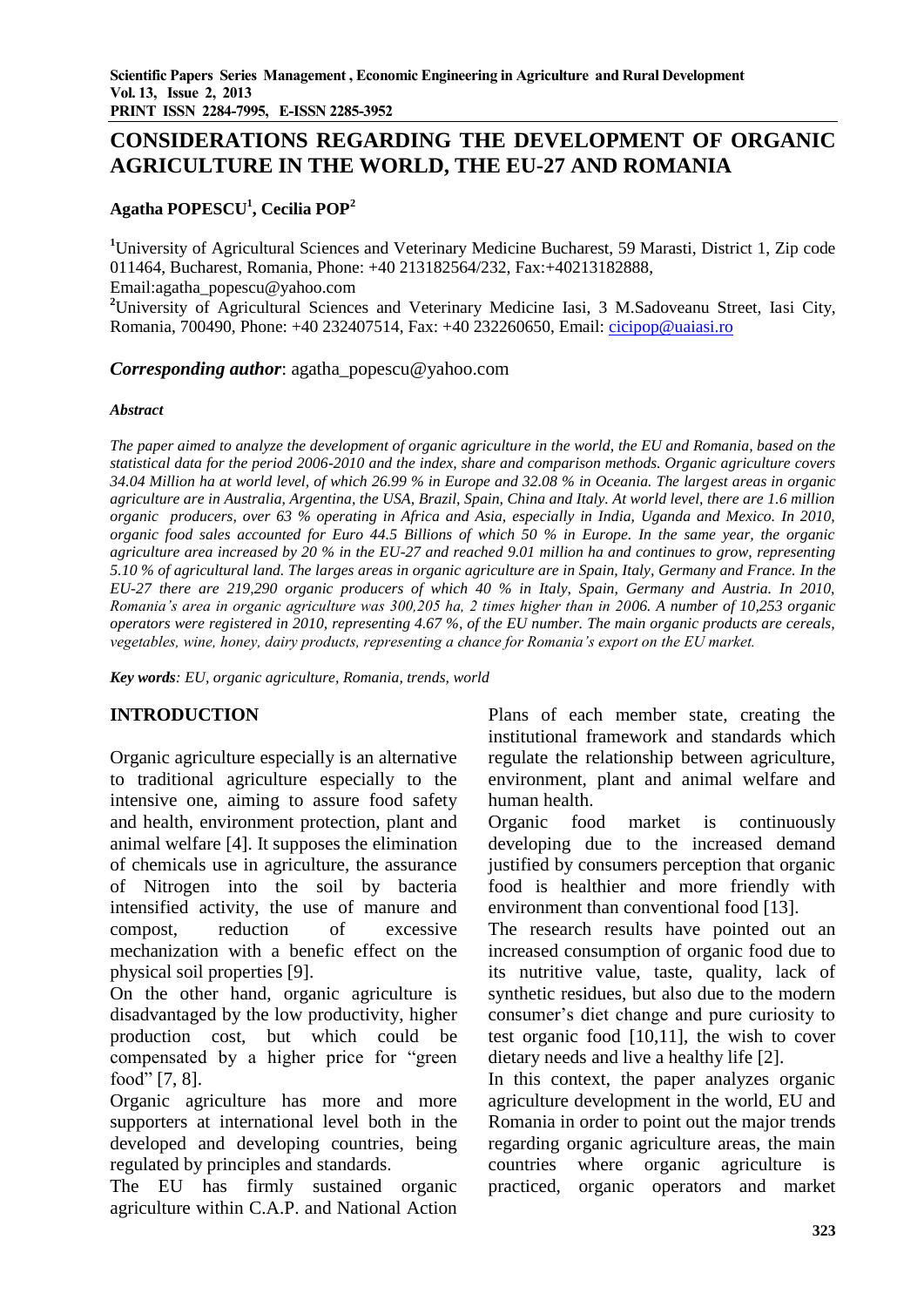development based on the statistical data and information provided by official authorities.

## **MATERIALS AND METHODS**

In order to set up this paper, the following specific indicators were used: organic agriculture area at world level and its distribution by regions and in the top 10 countries, number of operators involved in organic agriculture and their distribution by country, world market development based on organic food sales and consumption value, organic agriculture area and number of organic operators in the EU-27 and Romania. The empirical data collected from various information sources were processed using Index, Share and Comparison methods, pointing out the growth or decline and also shares and the results allowed the adequate interpretation and the identification of the major trends.

## **RESULTS AND DISCUSSIONS**

## **Organic agriculture at world level\**

**The organic agricultural land** has been continuously increasing and in the period 2000-2010 it doubled its figure from 14.89 million ha in the year 2000 to 37.04 million ha in the year 2010. In 2010, the largest organic agricultural surfaces were in Oceania (32.80 %), Europe (26.99 %) and Latin America of world organic agricultural land (Table 1).

The highest growth of organic agricultural land was registered in Asia (46.33 times) and Africa (21.60 times) and between 2.14 and 2.50 times in Latin America, Europe and N. America.

Table 1.Evolution of world organic agricultural land by region in the period 2000-2010

| Region    | 2000    |        | 2010    | 2010/2000     |               |
|-----------|---------|--------|---------|---------------|---------------|
|           | Million | $\%$   | Million | $\frac{0}{0}$ | $\frac{0}{0}$ |
|           | ha      |        | ha      |               |               |
| Africa    | 0.05    | 0.36   | 1.08    | 2.91          | 2.160.00      |
| Asia      | 0.06    | 0.40   | 2.78    | 7.50          | 4.633.33      |
| Europe    | 4.50    | 30.22  | 10.00   | 26.99         | 222.22        |
| L.America | 3.91    | 26.25  | 8.39    | 22.65         | 214.57        |
| N.America | 1.06    | 7.11   | 2.65    | 7.15          | 250.00        |
| Oceania   | 5.31    | 35.66  | 12.14   | 32.80         | 228.62        |
| Total     | 14.89   | 100.00 | 37.04   | 100.00        | 249.42        |
| world     |         |        |         |               |               |

Source: Organic World, 2012, [17].Own calculations

**Organic agriculture** is practiced in 160 countries of which 45 are in Europe. The share of organic land of the world agricultural area is very small, accounting just for 0.9 %.

**In 2010, the top 10 countries** with the largest organic agricultural land, in the decreasing order of their share in the world organic land, were: Australia, Argentina, the USA, Brazil, Spain, China, Italy, Germany, Uruguay and France, whose share together accounted for 72.60 % (Table 2).

The figures show that about 48.93 % is kept by the first there countries: Australia (32.39 %), Argentina (11.28 %), and the USA (5.26 %). Compared to 2009, in 2010 a number of 10 countries registered the highest growth of organic agricultural land: France, Poland, Spain, Bolivia, Turkey, Czech Republic, Portugal, Sweden, Germany and Macedonia.

| Table 2. The top 10 countries with the largest organic |  |  |
|--------------------------------------------------------|--|--|
| agricultural land in 2010                              |  |  |

| Country                                                                         | Organic         | Share in world    |  |  |  |  |
|---------------------------------------------------------------------------------|-----------------|-------------------|--|--|--|--|
|                                                                                 | Agricultural    | organic           |  |  |  |  |
|                                                                                 | Land            | agricultural land |  |  |  |  |
|                                                                                 | (million ha)    | (%)               |  |  |  |  |
| Australia                                                                       | 12.00<br>32.39  |                   |  |  |  |  |
| Argentina                                                                       | 4.18            | 11.28             |  |  |  |  |
| <b>USA</b>                                                                      | 1.95            | 5.26              |  |  |  |  |
| Brazil                                                                          | 1.77            | 4.77              |  |  |  |  |
| Spain                                                                           | 1.46            | 3.94              |  |  |  |  |
| China                                                                           | 1.39            | 3.74              |  |  |  |  |
| Italia                                                                          | 1.11            | 3.75              |  |  |  |  |
| Germany                                                                         | 0.99            | 2.67              |  |  |  |  |
| Uruguay                                                                         | 0.93            | 2.51              |  |  |  |  |
| France                                                                          | 0.85            | 2.29              |  |  |  |  |
| Total                                                                           | 26.63<br>72.60  |                   |  |  |  |  |
| Total world                                                                     | 100.00<br>37.04 |                   |  |  |  |  |
| 2012<br><b>FIBL/IFOAM</b><br>[19].<br>Source:<br>Survey<br>Own<br>calculations. |                 |                   |  |  |  |  |

Taking into account the share of organic agricultural land in the total agricultural land in each country, 10 countries are situated in the first positions in the world as follows: Falkland Islands, Liechtenstein, Austria, Sweden, Estonia, Switzerland, Czech Republic, Latvia, Slovakia and Italy (Table 3). From the shown figures, one can notice that 7 countries have more 10 % organic land. Also, other 18 countries have between 5 to 10 % organic land and 63 countries have less 1 % organic agricultural land.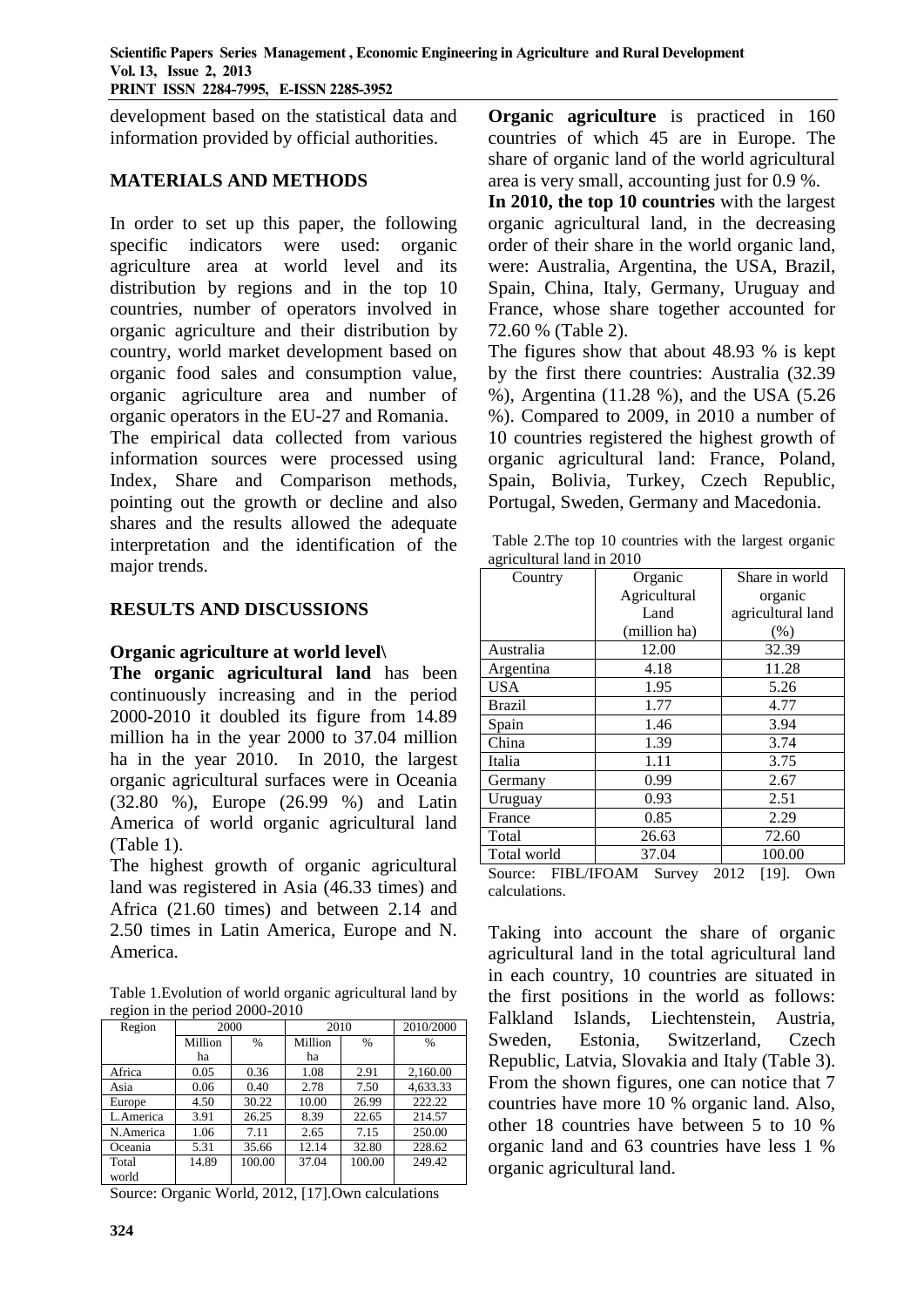In the period 2000-2010, the number of organic producers increased 5.33 times from 0.3 million in the year 2000 to 1.6 million in 2010.

Table 3.The top 10 countries with the highest share of organic agricultural land in total agricultural land in 2010

| Country        | Share of     | Country     | Share of     |
|----------------|--------------|-------------|--------------|
|                | organic      |             | organic      |
|                | land in      |             | land in      |
|                | agricultural |             | agricultural |
|                | $land (\%)$  |             | $land (\%)$  |
| Falkland       | 35.9         | Switzerland | 11.4         |
| <b>Islands</b> |              |             |              |
| Liechtenstein  | 27.3         | Czech Rep.  | 10.5         |
| Austria        | 19.7         | Latvia      | 9.4          |
| Sweden         | 14.1         | Slovakia    | 9.00         |
| Estonia        | 12.5         | Italy       | 8.7          |

Source: Organic World, 2012, [17]

Most of them were in Africa (34 %) and Asia (29 %), but also in Europe (18 %) and Latin America (17 %) (Table 4). Taking into consideration the organic agricultural land, 34.04 million ha, and the number of 1.6 million producers, this means that the average size of organic farm is about 21.27 ha.

The highest number of organic producers is in India, Uganda, Mexico, Ethiopia, Tanzania, Peru, Turkey, Italy and Spain. The first three countries India, Uganda and Mexico have together 44.83 % of the world organic producers (Table 4).

|  | Table 4. World organic producers in 2010 |  |
|--|------------------------------------------|--|
|  |                                          |  |

| Share of organic        |              | Share of the top countries                        |              |  |  |  |
|-------------------------|--------------|---------------------------------------------------|--------------|--|--|--|
| producers by region (%) |              | in the number of world                            |              |  |  |  |
|                         |              | organic producers (%)                             |              |  |  |  |
|                         |              | World number of organic producers $= 1.6$ million |              |  |  |  |
| Region                  | Share $(\%)$ | Country                                           | Share $(\%)$ |  |  |  |
| Africa                  | 34           | India                                             | 25.00        |  |  |  |
| Asia                    | 29           | Uganda                                            | 11.78        |  |  |  |
| Europe                  | 18           | Mexico                                            | 8.05         |  |  |  |
| Latin                   | 17           | Ethiopia                                          | 7.69         |  |  |  |
| America                 |              |                                                   |              |  |  |  |
| Nord                    | 1            | Tanzania                                          | 5.33         |  |  |  |
| America                 |              |                                                   |              |  |  |  |
| Oceania                 |              | Peru                                              | 2.80         |  |  |  |

Source: FIBL/IFOAM Survey 2012 [19]

In 2010, the global turnover coming from marketed organic food and beverages accounted for Euro 44.5 billions, of which almost 90 % was carried out in the Northern hemisphere [15].

In 2010, global market of organic products turnover was 3.3 times higher than in 2000 (Euro 14.83 billions). The top 10 countries contributing together by 87.48 % to the world organic food sales are the USA, Germany, France, United Kingdom, Canada, Italy, Switzerland, Japan, Austria and Spain (Table 5).

Table 5.The share of the top 10 countries in the world organic food sales in 2010

| %  | Country     | $\%$    |
|----|-------------|---------|
| 45 | Italy       |         |
| 14 | Switzerland |         |
|    | Japan       | 2.24    |
|    | Austria     | 2.21    |
|    |             |         |
|    | Spain       | 2.03    |
|    | $\sim$      | __<br>- |

Source: OTA's Organic Industry Survey, 2012 [21]

According to Organic Trade Association Industry Survey, the most dynamic growth of organic food sales was registered in Germany, the sales of organic food increased 2.93 times from Euro 2,050 millions in the year 2000 to Euro 6,020 millions in the year 2010. In the USA, the sales growth was 3.09 times higher than in 2010 (USD 26,708 millions) compared to the year 2002 (USD 8,635 millions).

The value of organic food consumption, that is the expenditures paid by consumers in 2010 have continuously increased and varied from a country to another. A number of 10 countries are in the first positions based on the value of organic food consumption: Switzerland, Denmark, Luxembourg, Austria, Liechtenstein, Sweden, Germany, the USA, Canada and France (Table 6).

Table 6.The top 10 countries in the world based on the value of organic food consumption in 2010

| Country      | $E/c$ apita            | Country    | Euro/capita |
|--------------|------------------------|------------|-------------|
| Switzerland  | 153                    | Sweden     | 86          |
| Denmark      | 142                    | Germany    | 74          |
| Luxembourg   | 127                    | <b>USA</b> | 65          |
| Austria      | 118                    | Canada     | 57          |
| Lichtenstein | 100                    | France     | 55          |
| $   -$       | $\sim$<br>--<br>$\sim$ |            | - - -       |

Source: OTA's Organic Industry Survey, 2012 [21]

Also, in 2010, the highest share in the world organic food consumption was registered by Denmark, Austria, Switzerland, Sweden, USA, Germany, Luxembourg, the Netherlands, Canada and France, which together totalized 41 % (Table 7).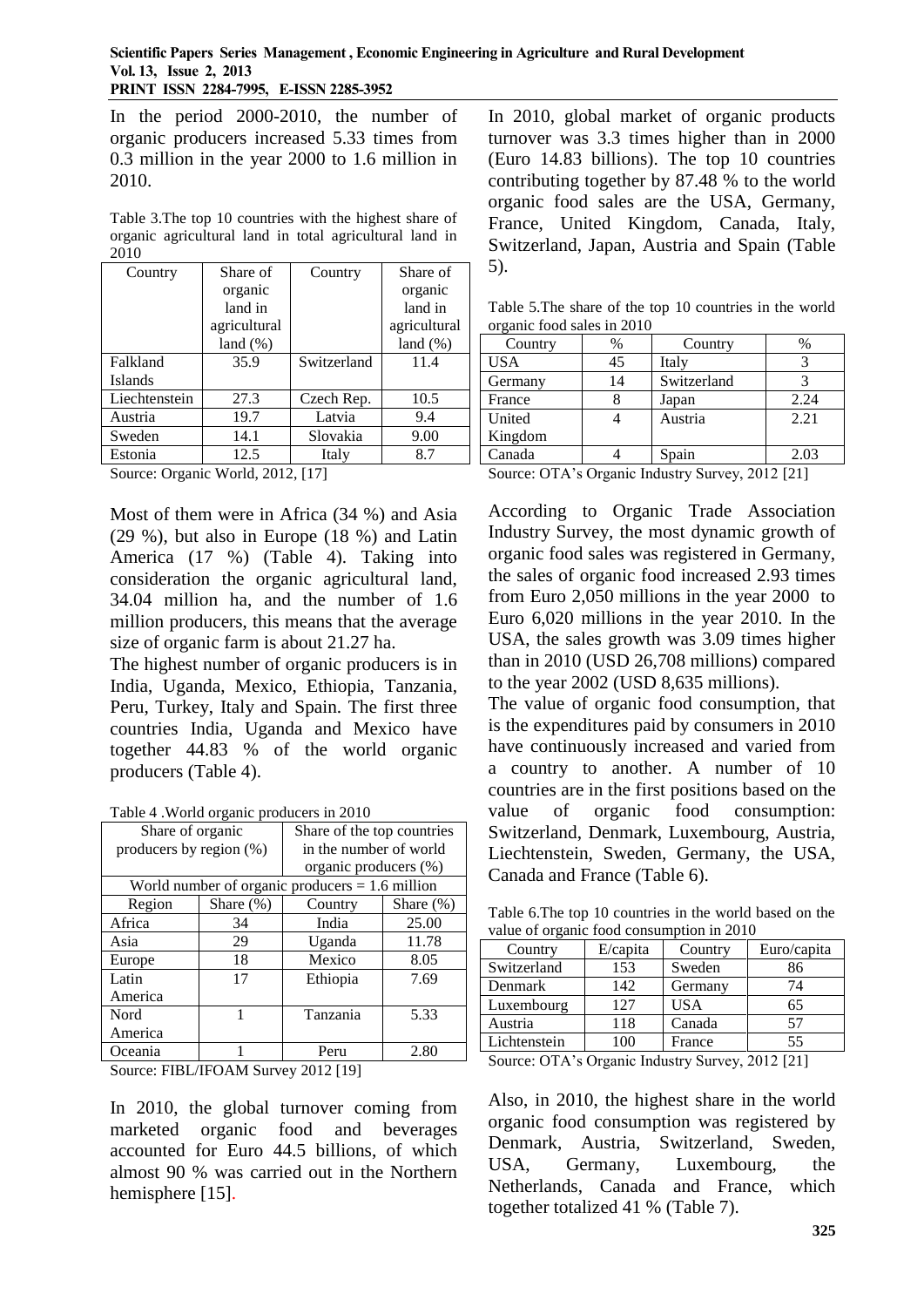#### **Scientific Papers Series Management , Economic Engineering in Agriculture and Rural Development Vol. 13, Issue 2, 2013 PRINT ISSN 2284-7995, E-ISSN 2285-3952**

Table 7.The top 10 countries in the world with the highest share in the value of organic food consumption in 2010

| Country     | %    | Country     | $\%$ |
|-------------|------|-------------|------|
| Denmark     | 7.20 | Germany     | 3.50 |
| Austria     | 6.00 | Luxemburg   | 3.30 |
| Switzerland | 5.70 | Netherlands | 2.70 |
| Sweden      | 4.10 | Canada      | 2.50 |
| USA         | 4.00 | France      | 2.00 |

Source: OTA's Organic Industry Survey, 2012 [21]

### **Organic farming in the developing and transition countries**

One third of world organic agricultural land, that is 12.5 million ha, are in the developing and transition countries, the most of land being situated in Latin America, Asia and Africa. The top 10 developing countries having the largest organic agricultural land are: Argentina, Brazil, China, Uruguay, India, Turkey, Mexico, Ukraine, Uganda and Peru. In these countries there are about 1.3 million producers, meaning that the average size of an organic farm in 9.61 ha, much smaller than the world average.

### **Organic agriculture in the EU**

The organic agricultural land in the EU increased by 34.44 % in the period 2006-2010 from 6.7 million ha in 2006 to 9,016 million ha in 2010. In 2010, about 5.10 % of the EU agricultural land was in organic farming and the surface is continuously increasing in many EU member states (Table 8).

In 2010, the largest organic agricultural surfaces were in Spain  $(1,456$  million ha), Italy (1,113 million ha), Germany (0.990 million ha), France (0.845 million ha), United Kingdom (0.699 million ha), Austria (0.543 million ha), Poland (0.521 million ha), Czech Republic (0.448 million ha) and Sweden (0.438 million ha), whose share together in the EU-27 organic agricultural land was 73.51 %.

In the period 2006-2010, the highest growth of organic agricultural land was noticed in Bulgaria (5.46 times), Poland (2.28 times), Spain (1.97 times), Sweden (1.94 times), Romania (1.69 times), Belgium (1.67 times), Czech Republic (1.59 times), Estonia (1.54 times), France (1.52 times). However, in Italy, the Netherlands and Portugal, organic agricultural land declined by 3 %, 4.53 % and, respectively, 6.16 %.

| Table 8. Organic agricultural land in the EU |           |        |           |       |               |  |
|----------------------------------------------|-----------|--------|-----------|-------|---------------|--|
| Country                                      | 2006      |        | 2010      |       | 2010/2006     |  |
|                                              | ha        | $\%$   | ha        | $\%$  | $\frac{0}{0}$ |  |
| Austria                                      | 477,802   | 7.12   | 543,605   | 6.02  | 113.77        |  |
| Belgium                                      | 29,308    | 0.43   | 49,005    | 0.54  | 167.20        |  |
| Bulgaria                                     | 4,692     | 0.06   | 25,648    | 0.28  | 546.63        |  |
| Cyprus                                       | 1,979     | 0.03   | 3,575     | 0.03  | 180.64        |  |
| Czech                                        | 281,535   | 4.19   | 448,202   | 4.97  | 159.19        |  |
| Republic                                     |           |        |           |       |               |  |
| Denmark                                      | 138,079   | 2.05   | 162,903   | 1.80  | 117.97        |  |
| Estonia                                      | 72,886    | 1.08   | 112,972   | 1.25  | 154.99        |  |
| Finland                                      | 144,667   | 2.15   | 169,168   | 1.87  | 116.93        |  |
| France                                       | 552,824   | 8.24   | 845,442   | 9.37  | 152.93        |  |
| Germany                                      | 825,539   | 12.30  | 990,702   | 10.98 | 120.00        |  |
| Greece                                       | 302,264   | 4.50   | 309,823   | 3.43  | 102.50        |  |
| Hungary                                      | 122,765   | 1.83   | 127,605   | 1.41  | 103.94        |  |
| Ireland                                      | 39,947    | 0.59   | 47,864    | 0.53  | 119.81        |  |
| Italy                                        | 1,148,160 | 17.12  | 1,113,740 | 12.35 | 97.00         |  |
| Latvia                                       | 150,016   | 2.23   | 166,320   | 1.84  | 110.86        |  |
| Lithuania                                    | 96,718    | 1.44   | 143,644   | 1.59  | 148.51        |  |
| Luxemburg                                    | 3,630     | 0.05   | 3,720     | 0.04  | 102.47        |  |
| Malta                                        | 20        | 0.00   | 24        | 0.00  | 120.00        |  |
| Netherlands                                  | 48,425    | 0.72   | 46,233    | 0.51  | 95.47         |  |
| Poland                                       | 228,009   | 3.39   | 521,970   | 5.78  | 28.92         |  |
| Portugal                                     | 214,242   | 3.59   | 201,054   | 2.22  | 93.84         |  |
| Romania                                      | 107,578   | 1.60   | 182,706   | 2.02  | 169.83        |  |
| Slovakia                                     | 120,410   | 1.79   | 174,471   | 1.93  | 144.89        |  |
| Spain                                        | 736,938   | 10.981 | 1,456,670 | 16.15 | 197.66        |  |
| Sweden                                       | 225,431   | 3.36   | 438,693   | 4.86  | 194.60        |  |
| United                                       | 605,706   | 9.76   | 699,638   | 7.89  | 115.50        |  |
| Kingdom                                      |           |        |           |       |               |  |
| <b>EU 27</b>                                 | 3,706,401 | 100.00 | 9,016,093 | 100.0 | 134.44        |  |
|                                              |           |        |           |       |               |  |

Table 8. Organic agricultural land in the EU

Source: FIBL/IFOAM Survey 2012 [18,19]

The most numerous organic producers were in Italy (41,807) and Spain (27,877) in 2010. In 2006, the average size of organic farms in the EU-27 was 34 ha, compared to 11.9 ha in average per conventional farm. In 2010, an organic farm had in average 41 ha compared to 13 ha in conventional agriculture [9].

In Denmark, France and Luxembourg, the average size of an organic farm was smaller than in conventional agriculture, while in most of the EU countries the average farm size in organic farming is higher than in conventional agriculture.

In 2010, the EU-27 registered 219,290 organic producers of which 10 % in Italy, 10 % in Spain, 10 % in Germany and 10 % in Austria, while 1 % was recorded in each of the following countries: Bulgaria, Belgium, Hungary, Portugal, the Netherlands, and Slovakia. In the period 2006-2010, the number of the EU organic producers increased by 22.2 %. The highest growth was registered by Bulgaria (2.2 times), Czech Republic (2.6 times), Poland (1.2 times), and Sweden (1.1 times).

The EU organic farmland represented 90 % of organic agricultural land in Europe. Spain,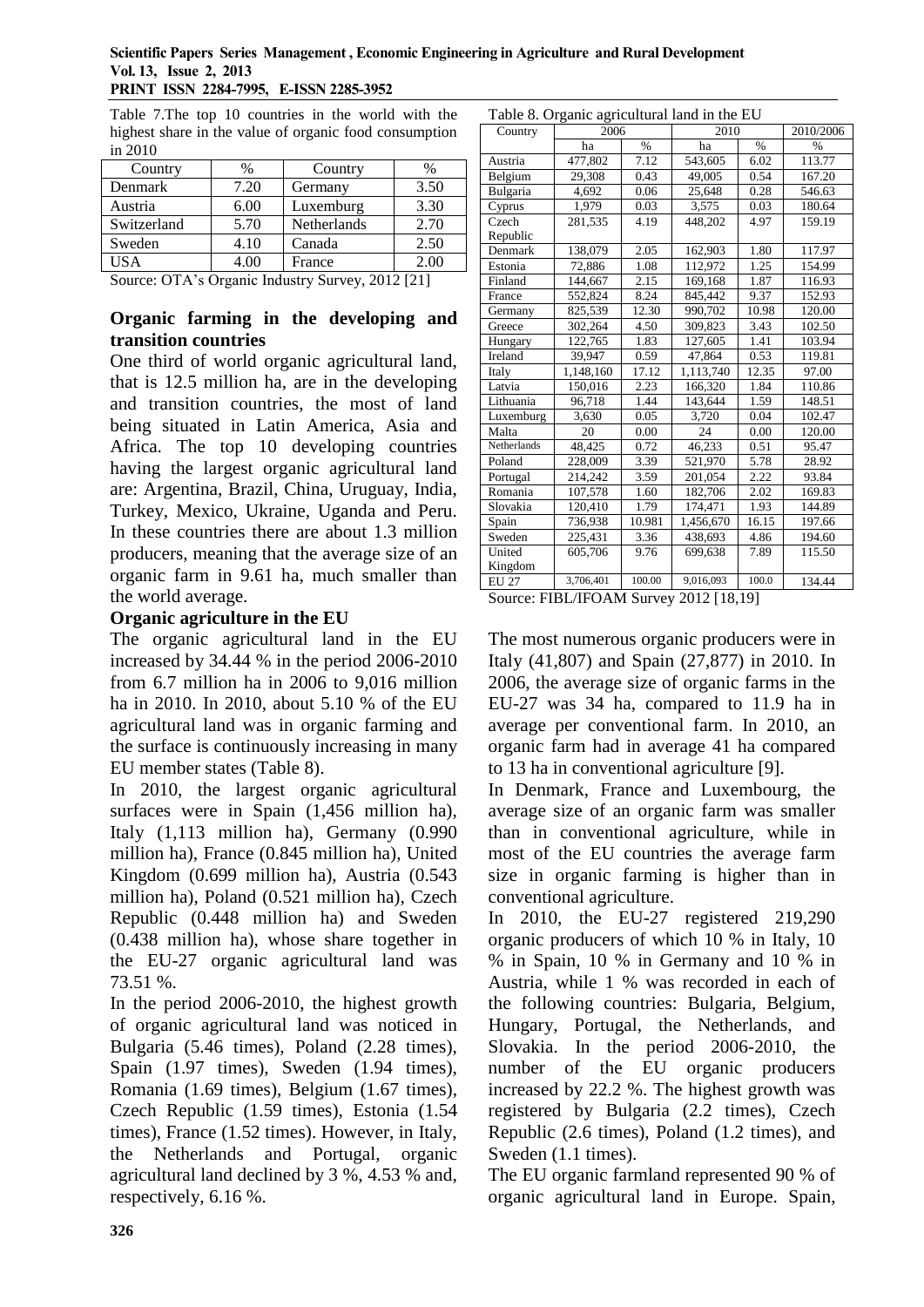Italy, Germany and France are situated in the top 10 countries based on this criterion. Also, Austria, Sweden, Estonia, Switzerland, Czech Republic, Latvia, Slovakia and Italy are situated among the top 10 countries in the world based on the share of organic land in total agricultural land.

Germany, France, United Kingdom, Italy, Austria and Spain are among the top 10 countries based on organic food turnover.

Also, Denmark, Luxembourg, Austria, Sweden, Germany and France are among the top 10 countries concerning consumers' expenditures for organic food.

**Organic agriculture in Romania** has been developed in the recent years and mainly after the country access into the EU in 2007, when the legislative and institutional framework has had to align to the requirements.

Organic agricultural land has increased 2.2 times from 135,799 ha in 2006 to 300,005 ha in 2011 of which the surface cultivated with cereals represented about 53 % grass land and meadows 29.82 %, orchards and vineyards 1,52 % and wild collection 15.66 % (Table 9). In 2011, in Romania a number of 10,253 operators were involved in organic agriculture, 3 times more than in 2006 (Table 9). Most of them are small farmers, having subsistence farms of 3-20 ha or breeders of 3- 5 cows, 55-100 sheep or 10 bee families. In 2012, the number of organic operators was 26,736, 2.6 times higher than in 2010 of the total number of organic operators, 26,390 are agricultural producers, 32 agriculture units, 103 processors and 211 traders.

About 33 % of organic agricultural land in Romania, that is 100,000 ha is arable land, representing about 1 % of arable land at country level. In 2011, organic agriculture contributed by 10 % to the increase of arable land. This was due to the financial support offered by the EU and government in relationship to the cultivated surface and crop, and livestock. The livestock grown in organic production system has declined for all the species, except goats, whose number increased 9.3 times, poultry whose livestock increased 5 times and bee families which doubled their number in the period 2006-2010 (Table 10).The decline of livestock was due to the lack of organized selling markets for organic products, high production costs, a relatively similar selling price as for the conventional agricultural products [9].

The average farm size in organic farming was 29.26 ha in 2011 compared to 39.83 in the year 2006.

|                                                | M.U.           | 2006    | 2007        | 2008    | 2009    | 2010    | 2011    | 2011/2006<br>$\%$ |
|------------------------------------------------|----------------|---------|-------------|---------|---------|---------|---------|-------------------|
| organic<br>No of<br>operators                  | N <sub>o</sub> | 3,409   | 3,834       | 4,191   | 3,228   | 3,155   | 10,253  | 300.00            |
| Organic<br>agricultural<br>land, of which:     | ha             | 135.799 | 182,594     | 215,258 | 239.999 | 259,946 | 300,005 | 220.91            |
| Cereals                                        | ha             | 45,605  | 65,112      | 86,454  | 110,014 | 148.034 | 158,825 | 348.26            |
| Permanent crops<br>grassland<br>and<br>meadows | ha             | 51,200  | 57,800      | 46,007  | 39.233  | 31.579  | 89.489  | 174.78            |
| Permanent<br>crops-orchards<br>and vineyards   | ha             | 294     | 954         | 1.518   | 1.869   | 3.039   | 4,589   | 1560.88           |
| Wild collection                                | Ha             | 38,700  | 58,728<br>. | 81,279  | 88,883  | 77,294  | 47,102  | 121.71            |

Table 9.Evolution of the number of organic producers and agricultural land in Romania, 2006-2011

Source: Organic Agriculture in Romania, 2011, [16] Own calculations.

In 2011, 914.08 ha of which 511.04 ha in conversion and 403.04 ha organic certified surface belonged to organic vegetable growing. In 2011, organic vegetables productions accounted for 1,566.67 tones of which 11 tons (cauliflower, broccoli,

cabbage), 88.76 tons other vegetable such cereals, lettuce, endives, spinach, asparagus, chicory etc, 653.2 tons tomatoes and cucumbers, 504.08 tons beans and peas, 294.8 tons carrots, garlic, onion and 14.41 tons other vegetables.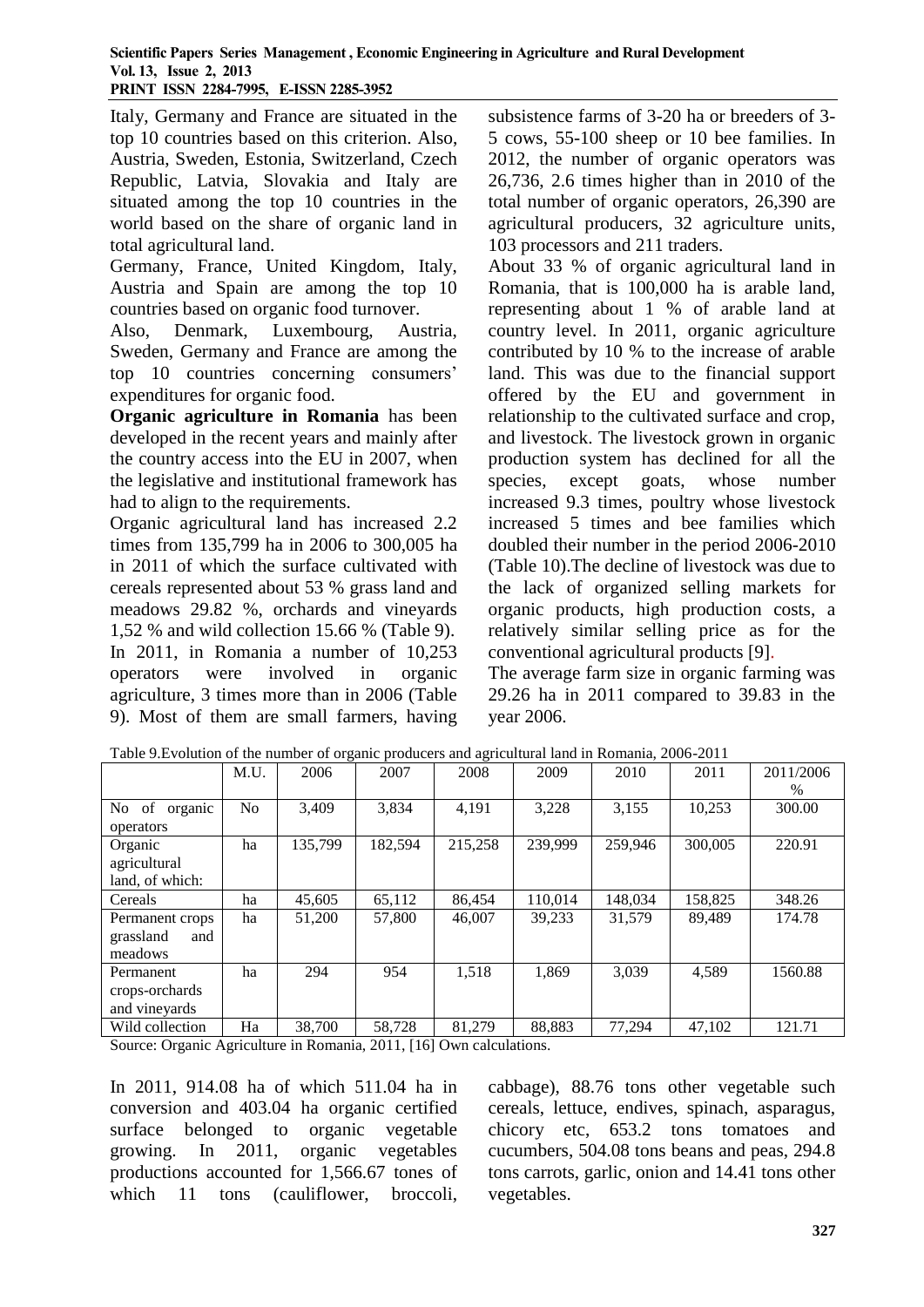#### **Scientific Papers Series Management , Economic Engineering in Agriculture and Rural Development Vol. 13, Issue 2, 2013 PRINT ISSN 2284-7995, E-ISSN 2285-3952**

| Table TO. LIVESTOCK III OLGANIC PROGRAMMI SYSTEM, KOMANIA, 2000-2010 |        |        |         |        |        |             |  |  |
|----------------------------------------------------------------------|--------|--------|---------|--------|--------|-------------|--|--|
|                                                                      | 2006   | 2007   | 2008    | 2009   | 2010   | 2010/2006 % |  |  |
| Cattle                                                               | 11,365 | 6.985  | 7,567   | 8,145  | 5,358  | 47.14       |  |  |
| Dairy cows                                                           | 8,236  | 4.889  | 4.297   | 4,303  | 2,332  | 28.31       |  |  |
| Pigs                                                                 | 1,652  | 1.174  | 416     | 603    | 320    | 19.37       |  |  |
| Sheep                                                                | 86.180 | 59,680 | 121.175 | 51,470 | 18.883 | 21.91       |  |  |
| Goats                                                                | 117    | 215    | 4.296   | 4,738  | 1.093  | 934.18      |  |  |
| Poultry                                                              | 4,300  | 4,320  | 6,080   | 9,400  | 21,580 | 501.86      |  |  |
| Bee families                                                         | 30,796 | 37,260 | 52.599  | 59.414 | 64,836 | 210.53      |  |  |

Table 10.Livestock in organic production system, Romania, 2006-2010

Source: EuroStat, 2012, [20].

Organic fruits are produced on 3,149.41 ha orchards of which 1,538.8 ha for seed fruits, 240.19 ha for fruit bushes, 128.84 ha nut trees and 55.63 ha almond and nut trees.

Organic cereals (wheat and maize) and honey are the most important agricultural products besides vegetables and fruits. Romania is a major supplier of raw materials, being advantaged by the existence of fertile land suitable for organic farming. The share of the main organic products achieved in Romania is presented in Table 11.

Table 11.Processing of organic agricultural production in Romania

| Agricultural product                                   | $\%$ | Agricultural<br>product                   | $\frac{0}{0}$               |
|--------------------------------------------------------|------|-------------------------------------------|-----------------------------|
| Fruits and vegetables                                  | 20   | Dairy<br>products<br>(cheese, butter etc) | 4                           |
| forest fruits.<br>Tea.<br>aromatic and spices<br>herbs | 19   | Grain<br>mill<br>products                 | 3                           |
| Bakery products                                        | 13   | Meat and<br>meat<br>products              | $\mathcal{R}$               |
| Grains.<br>oilseeds.<br>protein crops                  | 10   | Animal feeds                              | 3                           |
| Vegetable oils                                         | 5    | Wines<br>from<br>organic grapes           | $\mathcal{D}_{\mathcal{L}}$ |

Source: Organic Agriculture in Romania, 2011, [16]

The organic food channels are represented by local specialized markets, e-commerce, supermarket and other channels. About 80 % of organic food is sold in supermarkets, 10 % of organic food consumption is represented by local products and 90 % products are imported compared to Poland where imports represent just 30 % and Czech Republic 40 % [12].

Organic food is preferred by more and more Romanians but the amount purchased is limited by low income/family, taking into account that organic food price is 20-30 % higher than conventional food.

The reasons why organic food is consumed in Romania are its special taste, proximity to the purchase place, and curiosity [6].

Organic agriculture lead to increased production cost because of the lower productivity but this disadvantage could be compensated by a higher price at delivery and an increased gross margin [3].

The increased demand for organic food on the domestic market and mainly on the European one has stimulated Romania's export of organic food. If in 2009, the value of bio food export was Euro 80 millions, in 2010 it reached Euro 100 millions and in 2011 Euro 200 millions.

The most required bio products for export are grains of cereals, honey, berries, cheese, wines and bread products.

The main beneficiaries of the Romanian bio products are Germany, Austria and Belgium [1,5].

In 2010, 135,600 tones of organic products were exported, accounting for Euro 100 millions. The main exported products were cereals, oilseeds and proteical seeds, forest fruits, processed milk products, honey and sunflower oil. The main beneficiaries were Germany, Austria, Switzerland, the Netherlands, Italy, France and Denmark.

Organic agriculture is deeply stimulated by special programmes established by C.A.P[14]. Romania's organic farming received Euro 3 millions in 2011 and other Euro 4.5 billions in 2012 from the program of organic conversion. The financial support varies according to land surface and number of livestock. For vegetal production, farms could get Euro1,500 farms with 0.3-5 ha, Euro 2,300 for farms with 5.1- 20 ha, Euro 2,900 for farms with 21-50 ha, Euro 3,400 for farms with 51-100 ha, Euro 3,800 E for the farms over 100 ha.